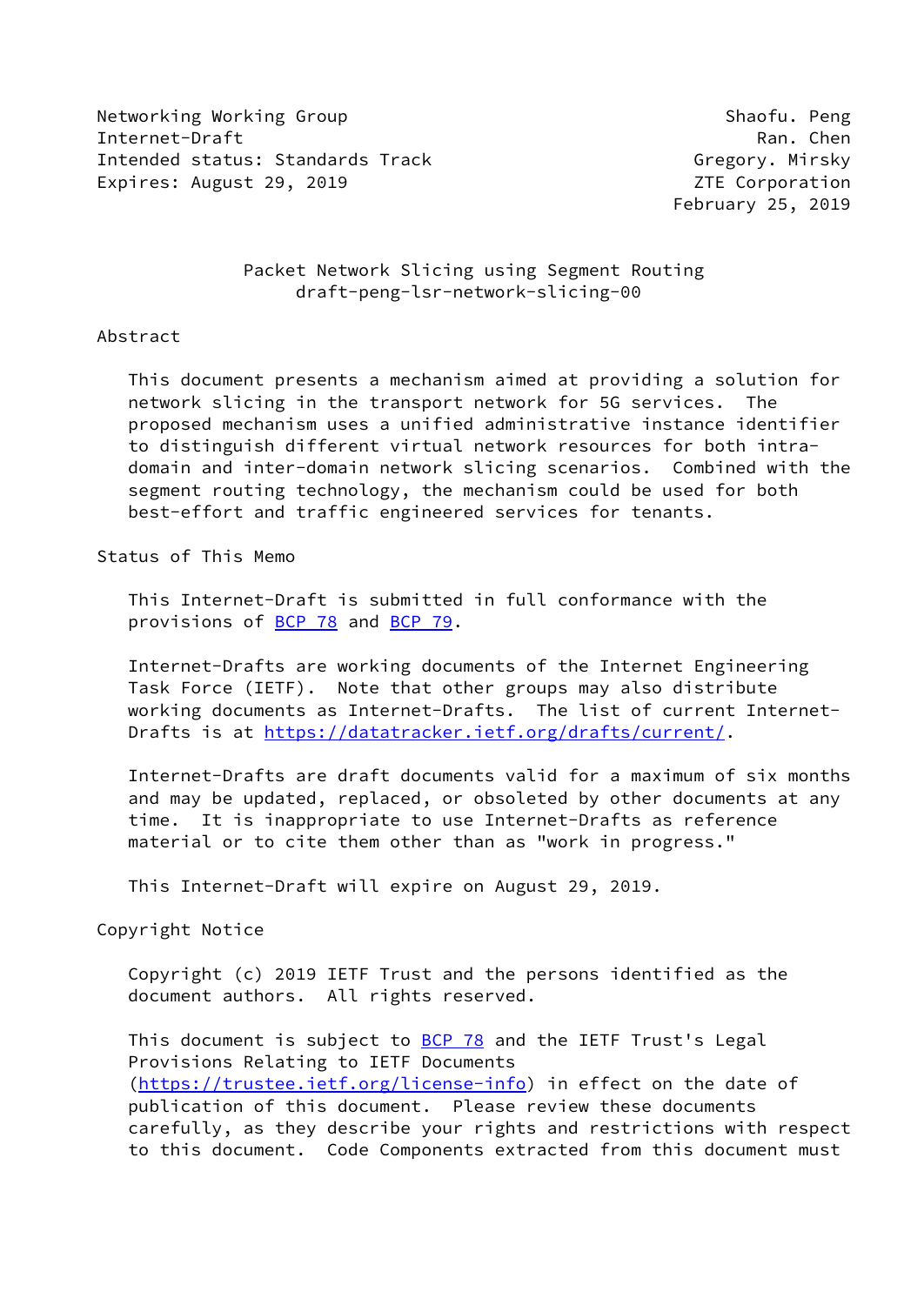Peng, et al. Expires August 29, 2019 [Page 1]

<span id="page-1-1"></span>

| Internet-Draft |  | Packet Network Slicing using SR |  |  |  | February 2019 |  |
|----------------|--|---------------------------------|--|--|--|---------------|--|
|----------------|--|---------------------------------|--|--|--|---------------|--|

 include Simplified BSD License text as described in Section 4.e of the Trust Legal Provisions and are provided without warranty as described in the Simplified BSD License.

# Table of Contents

|                                                       | $\overline{2}$  |
|-------------------------------------------------------|-----------------|
| $\overline{2}$ .                                      | $\overline{3}$  |
| 3.                                                    | $\overline{3}$  |
| 4.                                                    | $\overline{5}$  |
| L3 Link Resource AII Configuration<br>4.1.            | $\overline{5}$  |
| 4.2. L2 Link Resource AII Configuration               | $\overline{5}$  |
| 4.3. Node Resource AII Configuration                  | $\underline{6}$ |
| $5.$ Interworking with SR Flex-algorithm              | $\underline{6}$ |
| $5.1$ . Best-effort Service AII-specific              | $\overline{1}$  |
| $5.2$ . Traffic Engineering service AII-specific      | $\overline{1}$  |
|                                                       | $\overline{1}$  |
| $\frac{8}{2}$<br>$6.1$ . intra-domain network slicing |                 |
| $6.2$ . inter-domain network slicing via BGP-LS       |                 |
| $6.3$ . inter-domain network slicing via BGP-LU<br>11 |                 |
| $\underline{7}$ . Implementation suggestions<br>11    |                 |
| 12<br>8.                                              |                 |
| 9.<br>12                                              |                 |
| 12                                                    |                 |
| 12                                                    |                 |
| 13                                                    |                 |

# <span id="page-1-0"></span>[1](#page-1-0). Introduction

 According to 5G context, network slicing is the collection of a set of technologies to create specialized, dedicated logical networks as a service (NaaS) in support of network service differentiation and meeting the diversified requirements from vertical industries. Through the flexible and customized design of functions, isolation mechanisms, and operation and management (O&M) tools, network slicing is capable of providing dedicated virtual networks over a shared infrastructure. A Network slice instance (NSI) is the realization of network slicing concept. It is an E2E logical network, which comprises of a group of network functions, resources, and connection relationships. An NSI typically covers multiple technical domains, which includes a terminal, access network (AN), transport network (TN) and a core network (CN), as well as DC domain that hosts third party applications from vertical industries. Different NSIs may have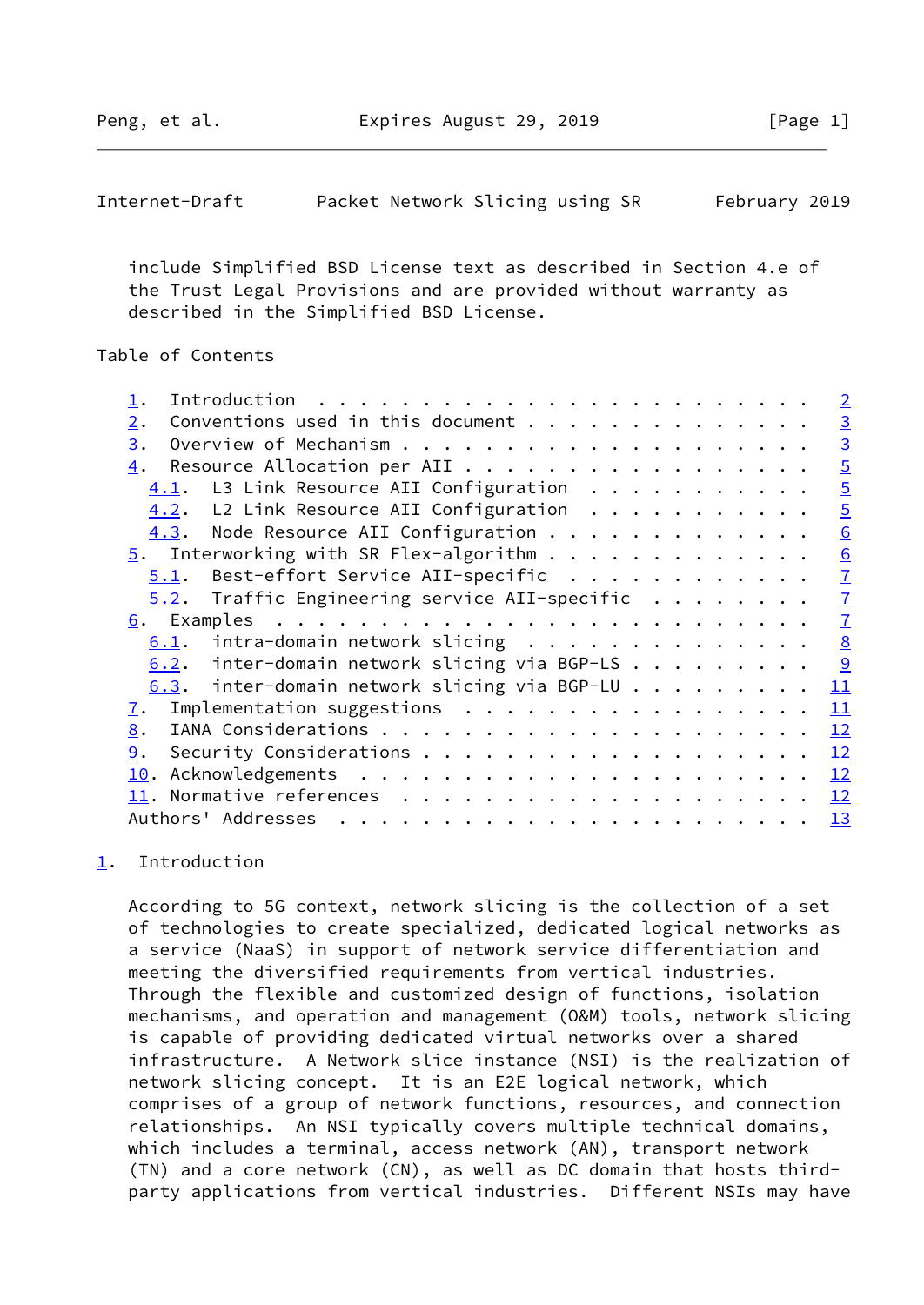different network functions and resources. They may also share some of the network functions and resources.

 For a packet network, network slicing requires the underlying network to support partitioning of the network resources to provide the

|  | Peng, et al. |  | Expires August 29, 2019 |  | [Page 2] |
|--|--------------|--|-------------------------|--|----------|
|--|--------------|--|-------------------------|--|----------|

<span id="page-2-1"></span>Internet-Draft Packet Network Slicing using SR February 2019

 client with dedicated (private) networking, computing, and storage resources drawn from a shared pool. The slices may be seen as virtual networks. [[I-D.ietf-teas-enhanced-vpn\]](#page-13-1) described a framework to create virtual networks in a packet network. This document specifies a detailed mechanism to signal association of shared resources required to create and manage an NSI.

 Currently there are multiple methods that could be used to identify the virtual network resource, such as Administrative Group (AG) described in [\[RFC3630](https://datatracker.ietf.org/doc/pdf/rfc3630)], [\[RFC5329](https://datatracker.ietf.org/doc/pdf/rfc5329)] and [[RFC5305](https://datatracker.ietf.org/doc/pdf/rfc5305)], Extended Administrative Groups (EAGs) described in [[RFC7308](https://datatracker.ietf.org/doc/pdf/rfc7308)], and Multi- Topology Routing (MTR) described in [\[RFC5120](https://datatracker.ietf.org/doc/pdf/rfc5120)], [\[RFC4915](https://datatracker.ietf.org/doc/pdf/rfc4915)] and [\[RFC5340](https://datatracker.ietf.org/doc/pdf/rfc5340)]. However, all these methods are not sufficient to meet the requirements of network slicing service. For example, AG or EAG are limited to serve as a link color scheme used in TE path computation to meet the requirements of TE service for a tenant. But it is difficult to use them for an NSI allocation mapping (assuming that each bit position of AG/EAG represents an NSI) and, at the same time, as an IGP FIB identifier for best-effort service for the same tenant. MTR is limited to serve as an IGP logical topology scheme only used in the intra-domain scenario, and it is challenging to select inter area link resource according to MT-ID when E2E inter-domain TE path needs to be created for a tenant.

 Thus, there needs to be a new characteristic of NSI to isolate underlay resources. Firstly it could serve as TE criteria for TE service, and secondly, as an IGP FIB table identifier for best-effort service. This document introduces a new property of NSI called "Administrative Instance Identifier" (AII) and corresponding method of using it.

<span id="page-2-0"></span>[2](#page-2-0). Conventions used in this document

 The key words "MUST", "MUST NOT", "REQUIRED", "SHALL", "SHALL NOT", "SHOULD", "SHOULD NOT", "RECOMMENDED", "MAY", and "OPTIONAL" in this document are to be interpreted as described in [RFC2119](https://datatracker.ietf.org/doc/pdf/rfc2119).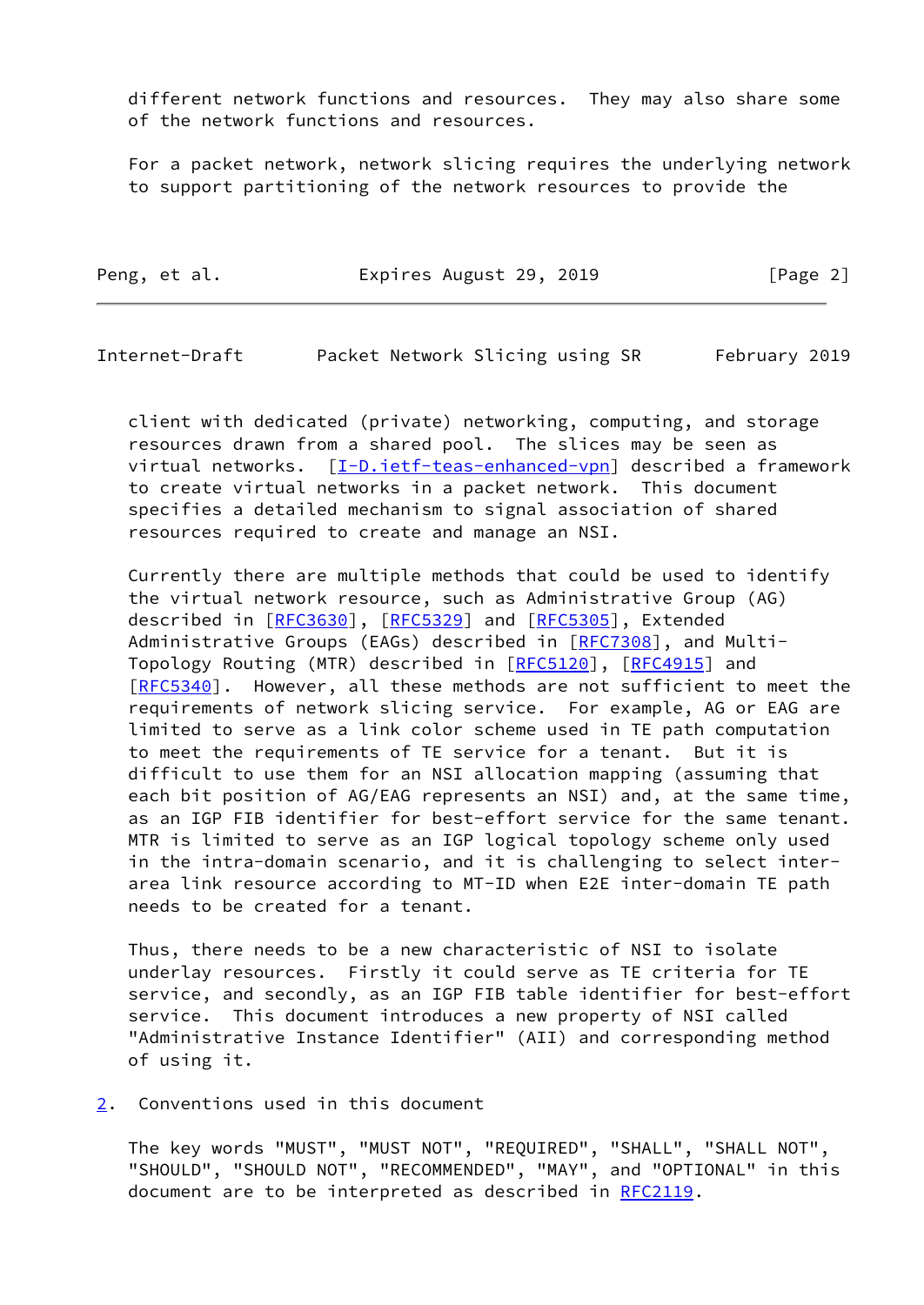### <span id="page-3-0"></span>[3](#page-3-0). Overview of Mechanism

 At the initial stage, each link in a physical network can be colored to conform with network slicing requirements. As previously mentioned, AII can be used to color links to partition underlay resource. Also, we may continue to use AG or EAG to color links for traditional TE purpose within a virtual network specified by an AII. A single or multiple AIIs could be configured on each intra-domain or inter-domain link regardless of IGP instance configuration. At the minimum, a link always belongs to default AII (the value is 0). The number of AIIs configured on a node's links determines the number of

| Peng, et al. |  | Expires August 29, 2019 |  | [Page 3] |
|--------------|--|-------------------------|--|----------|
|--------------|--|-------------------------|--|----------|

|  | Internet-Draft |  | Packet Network Slicing using SR | February 2019 |
|--|----------------|--|---------------------------------|---------------|
|--|----------------|--|---------------------------------|---------------|

 virtual networks the node is part of. This document defines a new extension of the existing IGP-TE mechanisms [\[RFC3630](https://datatracker.ietf.org/doc/pdf/rfc3630)] and [[RFC5305](https://datatracker.ietf.org/doc/pdf/rfc5305)] to distribute AII information in an AS as a new TE parameter of a link. An SDN controller, using BGP-LS or another interface, will have a distinct view of each virtual network specified by AII.

 Using the CSPF algorithm, a TE path for any best-effort (BE) or traffic engineered (TE) service can be calculated within a virtual network specified by the AII. The computation criteria could be <AII, min igp-metric> or <AII, traditional TE critierias> for the BE and TE respectively. Combined with segment routing, the TE path could be represented as:

- o a single node-SID of the destination node, for the best-effort service in the domain;
- o node-SIDs of the border node and the destination node, adjacency- SID of inter-domain link, for the inter-domain best-effort service;
- o an adjacency-SID list, for P2P traffic engineered service.

 Because packets of the best-effort service could be transported over an MP2P LSP without congestion control, SR best-effort FIB for each virtual network specified by AII to forward best-effort packets may be created in the IGP domain. Thus, CSPF computation with criteria <AII, min igp-metric>is distributed on each node in the IGP domain. That is similar to the behavior in [Flex-algo], but the distributed CSPF computation is triggered by AII.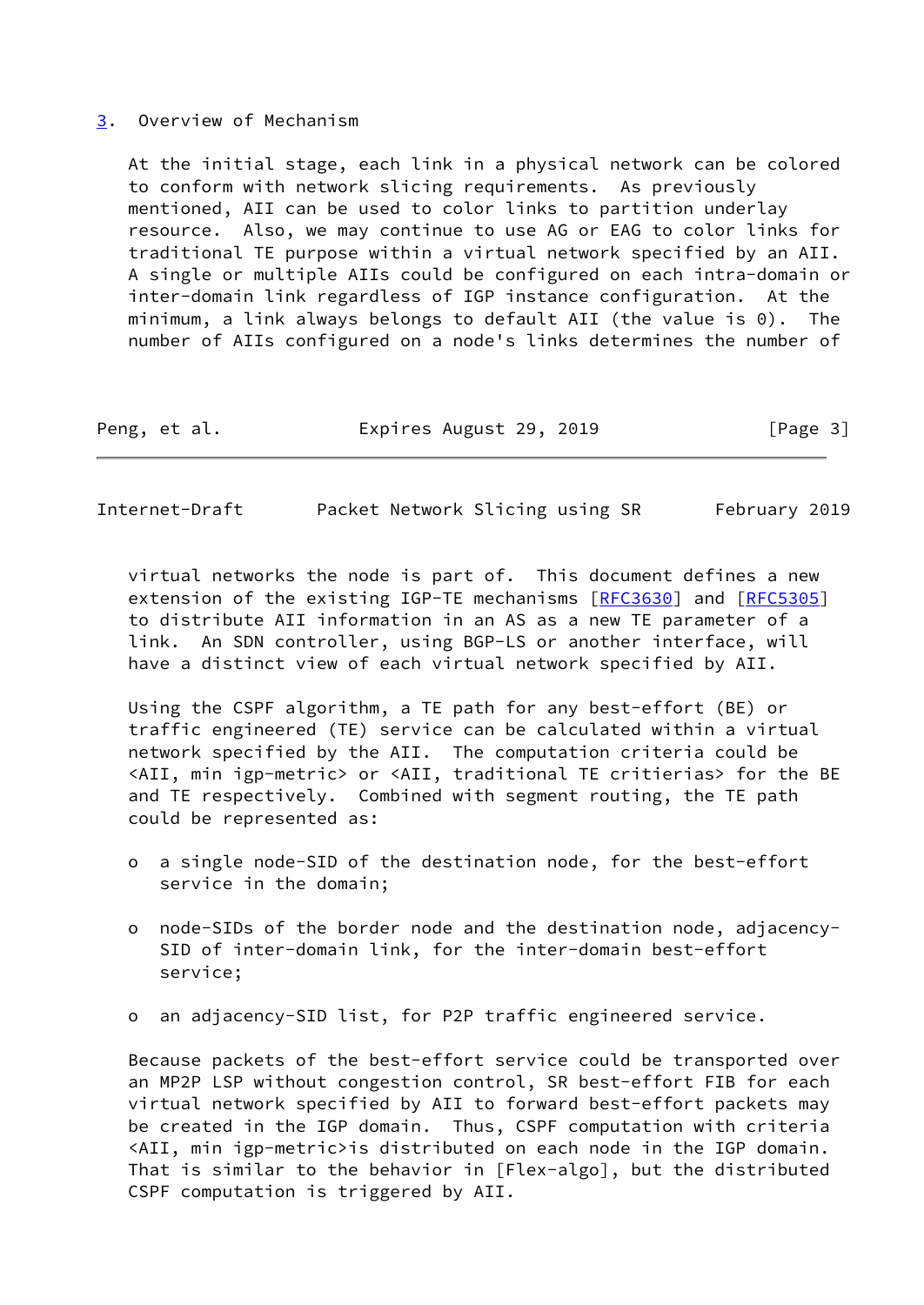To distinguish forwarding behavior of different virtual networks, prefix-SID need to be allocated per AII and advertised in the IGP domain.

 For inter-domain case, in addition to the destination node-SID, several node-SIDs of the domain border node and adjacency-SID of inter-domain link are also needed to construct the E2E segment list. The segment list could be computed with the help of the SDN controller which needs to consider AII information during the computation. The head-end of the segment list maintains the corresponding SR-TE tunnel or [\[I-D.ietf-spring-segment-routing-policy](#page-13-2)].

 As for the prefix-SID, adjacency-SID needs to be allocated per AII to distinguish the forwarding behavior of different virtual networks.

 For P2P traffic engineering service, especially such as uRLLC service, it SHOULD not transfer over an MP2P LSP to avoid the risk of

| Peng, et al. | Expires August 29, 2019 | [Page 4] |
|--------------|-------------------------|----------|
|              |                         |          |

<span id="page-4-1"></span>Internet-Draft Packet Network Slicing using SR February 2019

 traffic congestion. The segment list could consist of pure adjacency-SID per AII specific. The head-end of the segment list maintains the corresponding SR-TE tunnel or [\[I-D.ietf-spring-segment-routing-policy](#page-13-2)].

 However, label stack depth of the segment list MAY be optimized at a later time based on local policies.

 At this moment we can steer traffic of overlay service to the above SR best-effort FIB, SR-TE tunnel or SR policy instance, for the specific virtual network. The overlay service could specify a color for TE purpose, for example, color 1000 means <AII=10, min igp metric> to say that I need best-effort forwarding within AII 10 resource, color 1001 means <AII=10, delay=10ms, AG=0x1> to say that I need traffic engineering forwarding within AII 10 resource, especially using link with AG equal to 0x1 to reach guarantee of not exceeding 10ms delay time. Service with color 1000 will be steered to an SR best-effort FIB entry, or an SR-TE tunnel/policy in case of inter-domain. Service with color 1001 will be steered to an SR-TE tunnel/policy.

<span id="page-4-0"></span>[4](#page-4-0). Resource Allocation per AII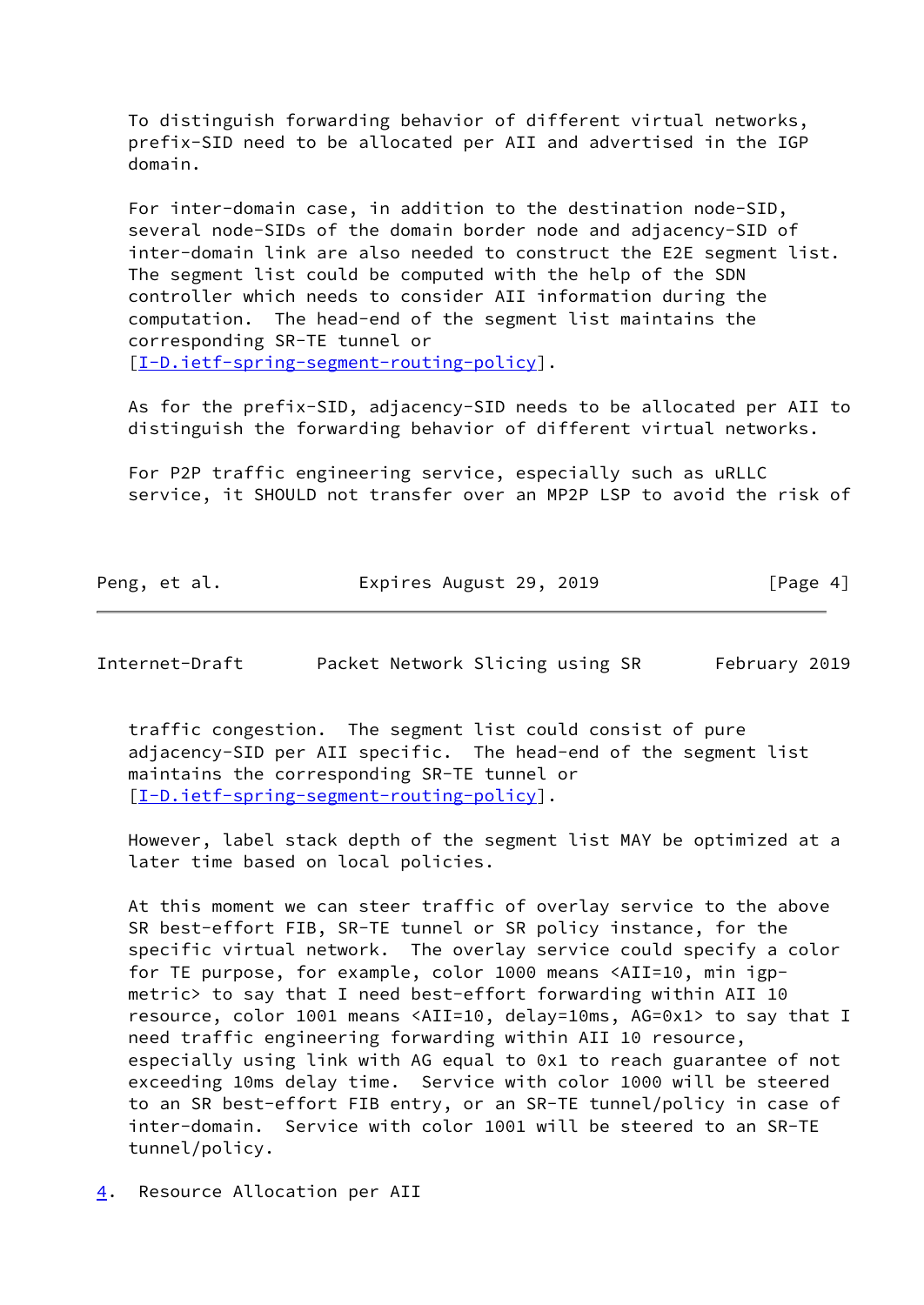#### <span id="page-5-0"></span>[4.1](#page-5-0). L3 Link Resource AII Configuration

 In IGP domain, each numbered or unnumbered L3 link could be configured with AII information and synchronized among IGP neighbors. The IGP link-state database will contain L3 links with AII information to support TE path computation considering AII criteria. For a numbered L3 link, it could be represented as a tuple <local node-id, remote node-id, local ip-address, remote ip-address>, for unnumbered it could be <local node-id, remote node-id, local interface-id, remote interface-id>. Each L3 link could be configured to belong to a single AII or multiple AIIs, for each <L3 link, AII> tuple it would allocate a different adjacency-SID. Note that an L3 link always belongs to default AII(0).

 An L3 link that is not part of the IGP domain, such as the special purpose for a static route, or an inter-domain link, can also be configured with AII information and allocate adjacency-SID per AII as the same as IGP links. BGP-LS could be used to collect link state data with AII information to the controller.

#### <span id="page-5-1"></span>[4.2](#page-5-1). L2 Link Resource AII Configuration

 [I-D.ietf-isis-l2bundles] described how to encode adjacency-SID for each L2 member link of an L3 parent link. It is beneficial to deploy LAG or another virtual aggregation interface in network slicing

| Peng, et al. | Expires August 29, 2019 | [Page 5] |
|--------------|-------------------------|----------|
|              |                         |          |

<span id="page-5-2"></span>Internet-Draft Packet Network Slicing using SR February 2019

 scenario. Between two nodes, the dedicated link resources belong to different virtual networks could be added or removed on demand, they are treated as L2 member links of a single L3 virtual interface. It is the single L3 virtual interface that needs to occupy IP resource and be part of the IGP instance. Creating a new slice-specific link on demand or removing the old one, is likely to affect some configurations.

 Each L2 member link of an L3 parent link SUGGESTED to be configured to belong to a single AII, and different L2 member link will have different single AII configuration, with different adjacency-SID. Note that in this case, the L3 parent link belongs to default  $AII(\theta)$ , but each L2 member link belongs to the specific non-default AII. Routing protocol control packets follow the L3 parent link of the L2 member link with the highest priority. At the same time, data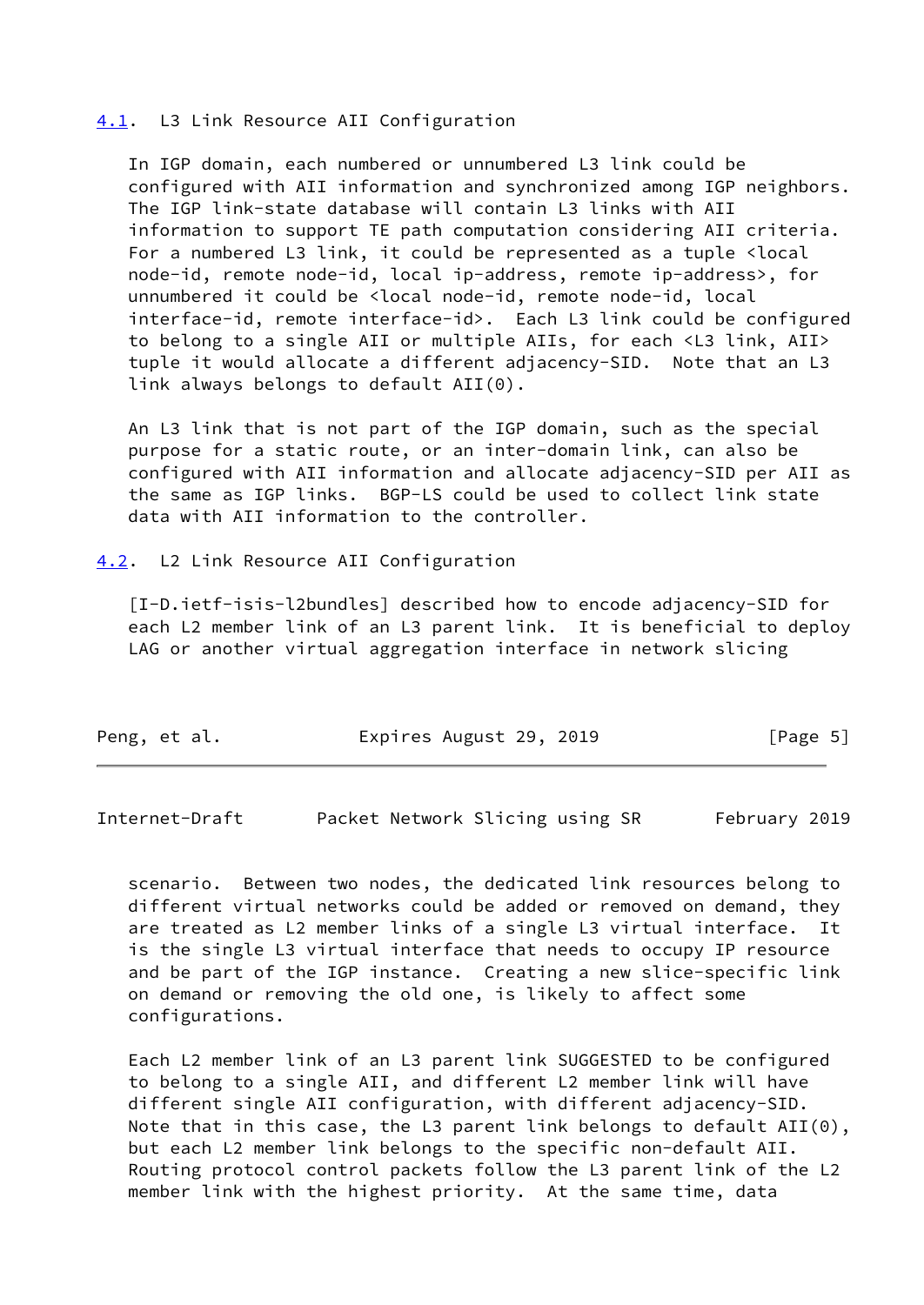packets that belong to the specific virtual network will pass along the L2 member link with the specific AII value.

 TE path computation based on link-state database need view the detailed L2 members of an L3 adjacency to select the expected L2 link resource.

<span id="page-6-0"></span>[4.3](#page-6-0). Node Resource AII Configuration

 For topology resource, each node needs to allocate node-SID per AII when it joins the related virtual network. All nodes in the IGP domain can run CSPF algorithm with criteria <AII, min IGP metric> to compute best-effort next-hop to any other destination nodes for a virtual network AII-specific, based on the link-state database that containing AII information so that SR best-effort FIB can be constructed for each AII.

 An intra-domain overlay best-effort service belongs to a virtual network could directly match in the above SR best-effort FIB for the specific AII, while an inter-domain overlay best-effort service belongs to a virtual network could be over a segment list containing domain border node-SID and destination node-SID which could match in the above SR best-effort FIB for the specific AII.

<span id="page-6-1"></span>[5](#page-6-1). Interworking with SR Flex-algorithm

 [I-D.ietf-lsr-flex-algo] introduced a mechanism to do label stack depth optimization for an SR policy in IGP domain part. As the color of SR policy defined a TE purpose, traditionally the headend or SDN controller will compute an expected TE path to meet that purpose. It is necessary to map a color (32 bits) to an FA-ID (8 bits) when SR flex-algorithm enabled for an SR policy, besides that, it is necessary to enable the FA-ID on each node that will join the same FA

| Peng, et al. | Expires August 29, 2019 | [Page 6] |
|--------------|-------------------------|----------|
|--------------|-------------------------|----------|

<span id="page-6-3"></span>Internet-Draft Packet Network Slicing using SR February 2019

 plane manually. However, the FAD could copy the TE constraints contained in the color template. We need to consider the cost of losing the flexibility of color when executing the flex-algo optimization, and also consider the gap between P2P TE requirements and MP2P SR LSP capability, to reach the right balance when deciding which SR policy need optimization.

<span id="page-6-2"></span>[5.1](#page-6-2). Best-effort Service AII-specific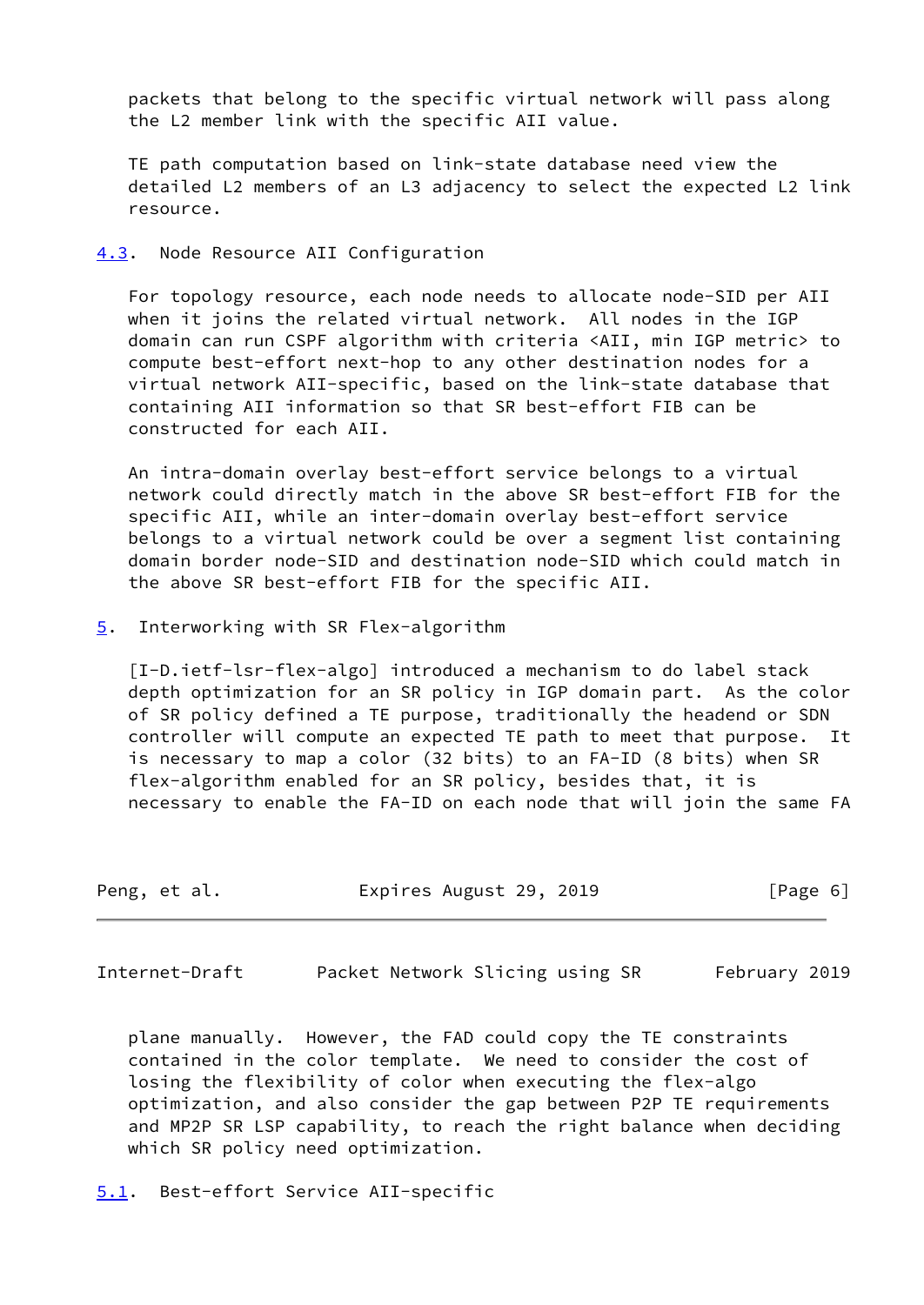As described above, for best-effort service we have already constructed SR best-effort FIB per AII, that is mostly like [Flex algo]. Thus, it is not necessary to map to FA-ID again for a color template which has defined a best-effort behavior within the dedicated AII. Of course, if someone forced to remap it, there is no downside for the operation, the overlay best-effort service (with a color which defined specific AII, best-effort requirement, and mapping FA-ID) in IGP domain will try to recurse over <AII, prefix> or <FA-ID, prefix> FIB entry.

<span id="page-7-0"></span>[5.2](#page-7-0). Traffic Engineering service AII-specific

 An SR-TE tunnel/policy that served for traffic engineering service of a virtual network specified by an AII was generated and computed according to the relevant color template, which contained specific AII and some other traditional TE constraints. If we config mapping FA-ID under the color template, the SR-TE tunnel/policy instance could inherit forwarding information from corresponding SR Flex-Algo FIB entry.

<span id="page-7-1"></span>[6](#page-7-1). Examples

 In this section, we will further illustrate the point through some examples. All examples share the same figure below.

Peng, et al. **Expires August 29, 2019** [Page 7]

<span id="page-7-2"></span>Internet-Draft Packet Network Slicing using SR February 2019

. The contract of the contract of the contract of the contract of the contract of the contract of the contract of the contract of the contract of the contract of the contract of the contract of the contract of the contrac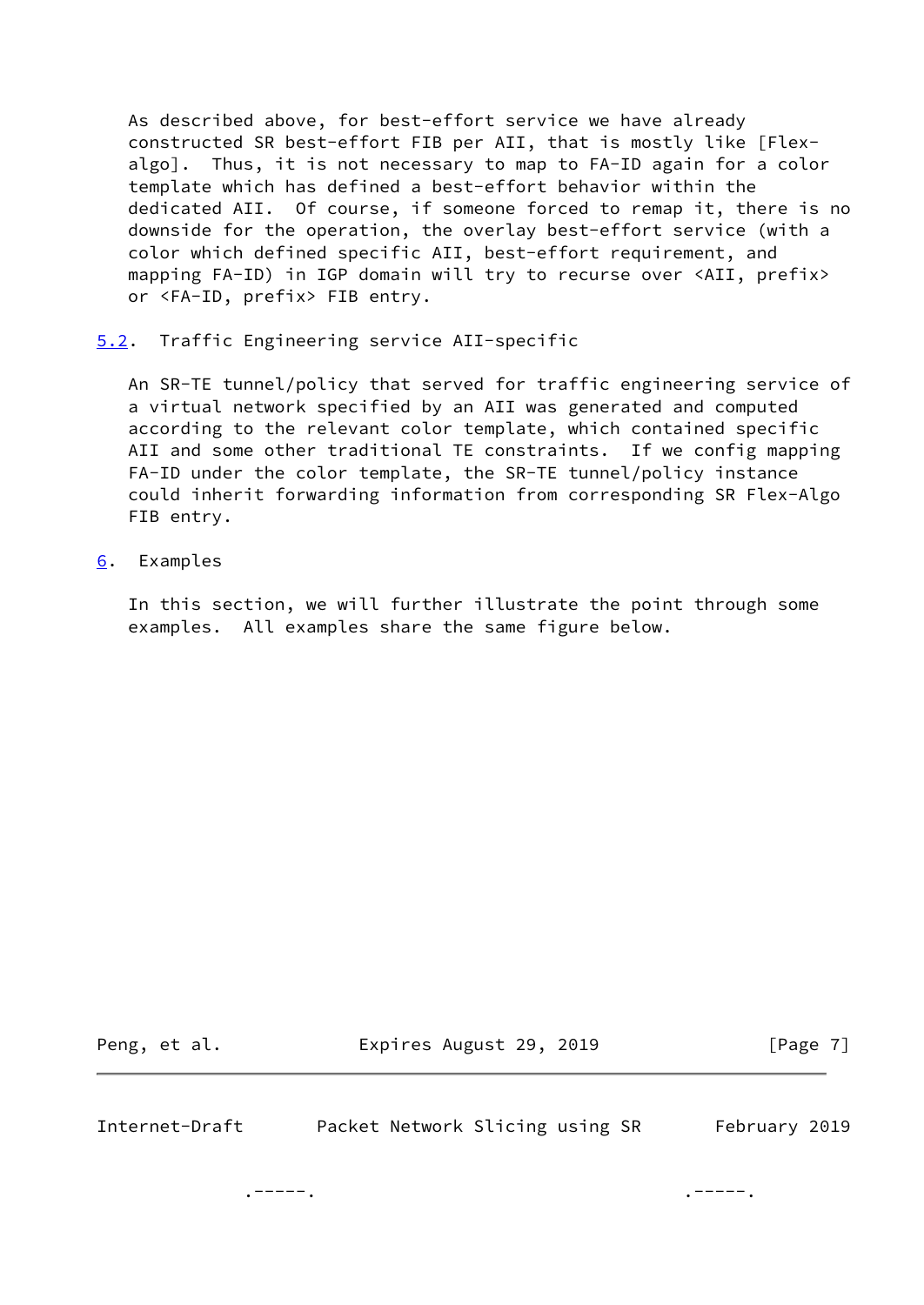$($  ) ( ) .--( )--. .--( )--. +---+----link A1----+-----+ +--- +----link A1----+---+ |PE1|----link A2----|ASBR1|---link A1---|ASBR2|----link A2----|PE2| | |----link B1----| |---link B1---| |----link B1----| | +---+----link B2----+-----+ +-- -+----link B2----+---+  $($  )  $($  $' -- (AS1) --'$   $' -- (AS2) --'$  $\left(\begin{array}{cc} 0 & 0 \end{array}\right)$ '-----' '-----'

Figure 1 Network Slicing via AII

 Suppose that each link belongs to separate virtual network, e.g., link Ax belongs to the virtual network colored by AII A, link Bx belongs to the virtual network colored by AII B. link x1 has an IGP metric smaller than link x2, but TE metric lager.

To simplify the use case, each AS just contained a single IGP area.

<span id="page-8-0"></span>[6.1](#page-8-0). intra-domain network slicing

 From the perspective of node PE1 in AS1, it will calculate best effort forwarding entry for each AII instance (including default AII) to destinations in the same IGP area. For example:

 For <AII=0, destination=ASBR1> entry, forwarding information could be ECMP during link A1 and link B1, with destination node-SID 100 for <AII=0, destination=ASBR1>.

 For <AII=A, destination=ASBR1> entry, forwarding information could be link A1, with destination node-SID 200 for <AII=A, destination=ASBR1>.

 For <AII=B, destination=ASBR1> entry, forwarding information could be link B1, with destination node-SID 300 for <AII=B, destination=ASBR1>.

 It could also initiate an SR-TE instance (SR tunnel or SR policy) with the particular color template on PE1, PE1 is headend and ASBR1 is destination node. For example:

 For SR-TE instance 1 with color template which defined criteria including {default AII, min TE metric}, forwarding information could be ECMP during two segment list {adjacency-SID 1002 for <AII=0, link A2>@PE1} and {adjacency-SID 1004 for <AII=0, link B2>@PE1}.

Peng, et al. Expires August 29, 2019 [Page 8]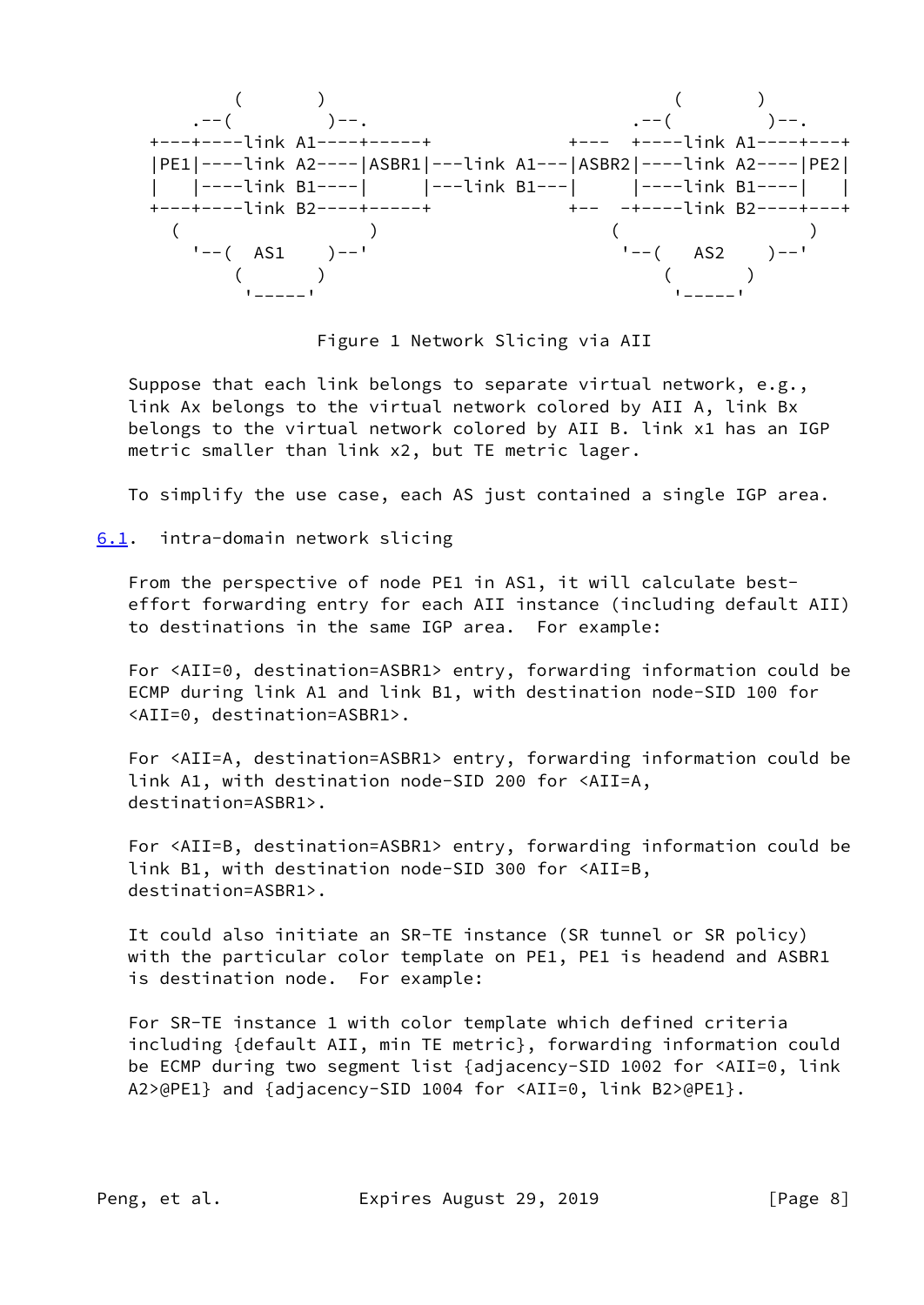<span id="page-9-1"></span> For SR-TE instance 2 with the color template which defined criteria including {AII=A, min TE metric}, forwarding information could be presented as the segment list {adjacency-SID 2002 for <AII=A, link A2>@PE1}.

 For SR-TE instance 3 with the color template which defined criteria including {AII=B, min TE metric}, forwarding information could be presented as the segment list {adjacency-SID 3004 for <AII=B, link B2>@PE1}.

 Furthermore, we can use SR Flex-algo to optimize the above SR-TE instance. For example, for SR-TE instance 1, we can define FA-ID 201 with FAD that contains the same information as the color template, in turn, FA-ID 202 for SR-TE instance 2, FA-ID 203 for SR-TE instance 3. Note that each FA-ID also needs to be enabled on ASBR1. So that the corresponding SR FA entry could be:

 For <FA-ID=201, destination=ASBR1> entry, forwarding information could be ECMP during link A2 and link B2, with destination node-SID 600 for <FA-ID=201, destination=ASBR1>.

 For <FA-ID=202, destination=ASBR1> entry, forwarding information could be link A2, with destination node-SID 700 for <FA-ID=202, destination=ASBR1>.

 For <FA-ID=203, destination=ASBR1> entry, forwarding information could be link B2, with destination node-SID 800 for <FA-ID=203, destination=ASBR1>.

<span id="page-9-0"></span>[6.2](#page-9-0). inter-domain network slicing via BGP-LS

 An E2E inner-AS SR-TE instance with particular color template could be initiated on PE1, PE1 is head-end and PE2 is destination node. BGP-LS could be used to inform the SDN controller about the underlay network topology information including AII attribute. Thus the controller could calculate E2E TE path within the particular virtual network. For best-effort service, for example:

 For SR-TE instance 4 with color template which defined criteria including {default AII, min IGP metric}, forwarding information could be segment list {node-SID 100 for <AII=0, destination=ASBR1>, adjacency-SID 1001 for <AII=0, link A1>@ASBR1, node-SID 400 for < AII=0, destination=PE2>}.

 For SR-TE instance 5 with color template which defined criteria including {AII=A, min IGP metric}, forwarding information could be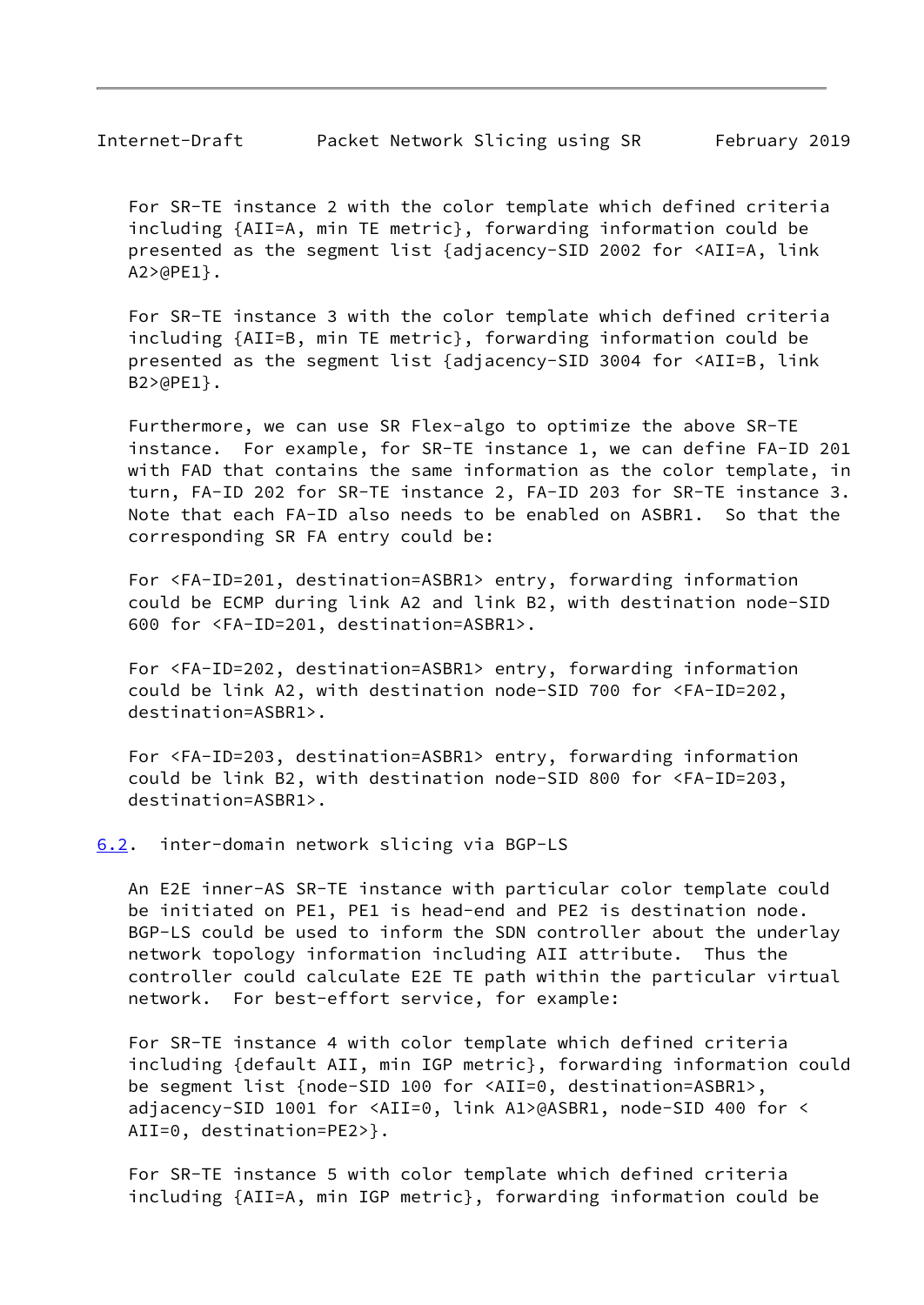segment list {node-SID 200 for <AII=A, destination=ASBR1>, adjacency-

Peng, et al. Expires August 29, 2019 [Page 9]

Internet-Draft Packet Network Slicing using SR February 2019

 SID 1001 for <AII=A, link A1>@ASBR1, node-SID 500 for <AII=A, destination=PE2>}.

 For SR-TE instance 6 with color template which defined criteria including {AII=B, min IGP metric}, forwarding information could be segment list {node-SID 300 for <AII=B, destination=ASBR1>, adjacency- SID 1003 for <AII=B, link B1>@ASBR1, node-SID 600 for <AII=B, destination=PE2>}.

For TE service, for example:

 For SR-TE instance 7 with color template which defined criteria including {default AII, min TE metric}, forwarding information could be ECMP during two segment list {adjacency-SID 1002 for <AII=0, link A2>@PE1, adjacency-SID 1001 for <AII=0, link A1>@ASBR1, adjacency-SID 1002 for <AII=0, link A2>@ASBR2} and {adjacency-SID 1004 for <AII=0, link B2>@PE1, adjacency-SID 1003 for <AII=0, link B1>@ASBR1, adjacency-SID 1004 for <AII=0, link B2>@ASBR2}.

 For SR-TE instance 8 with color template which defined criteria including {AII=A, min TE metric}, forwarding information could be segment list {adjacency-SID 2002 for <AII=A, link A2>@PE1, adjacency- SID 2001 for <AII=A, link A1>@ASBR1, adjacency-SID 2002 for <AII=A, link A2>@ASBR2}.

 For SR-TE instance 9 with color template which defined criteria including {AII=B, min TE metric}, forwarding information could be segment list {adjacency-SID 3004 for <AII=B, link B2>@PE1, adjacency- SID 3003 for <AII=B, link B1>@ASBR1, adjacency-SID 3004 for <AII=B, link B2>@ASBR2}.

 For TE service, if we use SR Flex-algo to do optimizaztion, the above forwarding information of each TE instance could inherit the corresponding SR FA entry, it would look like this:

 For SR-TE instance 7, forwarding information could be ECMP during two segment list {node-SID 600 for <FA-ID=201, destination=ASBR1>, adjacency-SID 1001 for <AII=0, link A1>@ASBR1, node-SID 600 for < FA- ID=201, destination=PE2>} and {adjacency-SID 1004 for <AII=0, link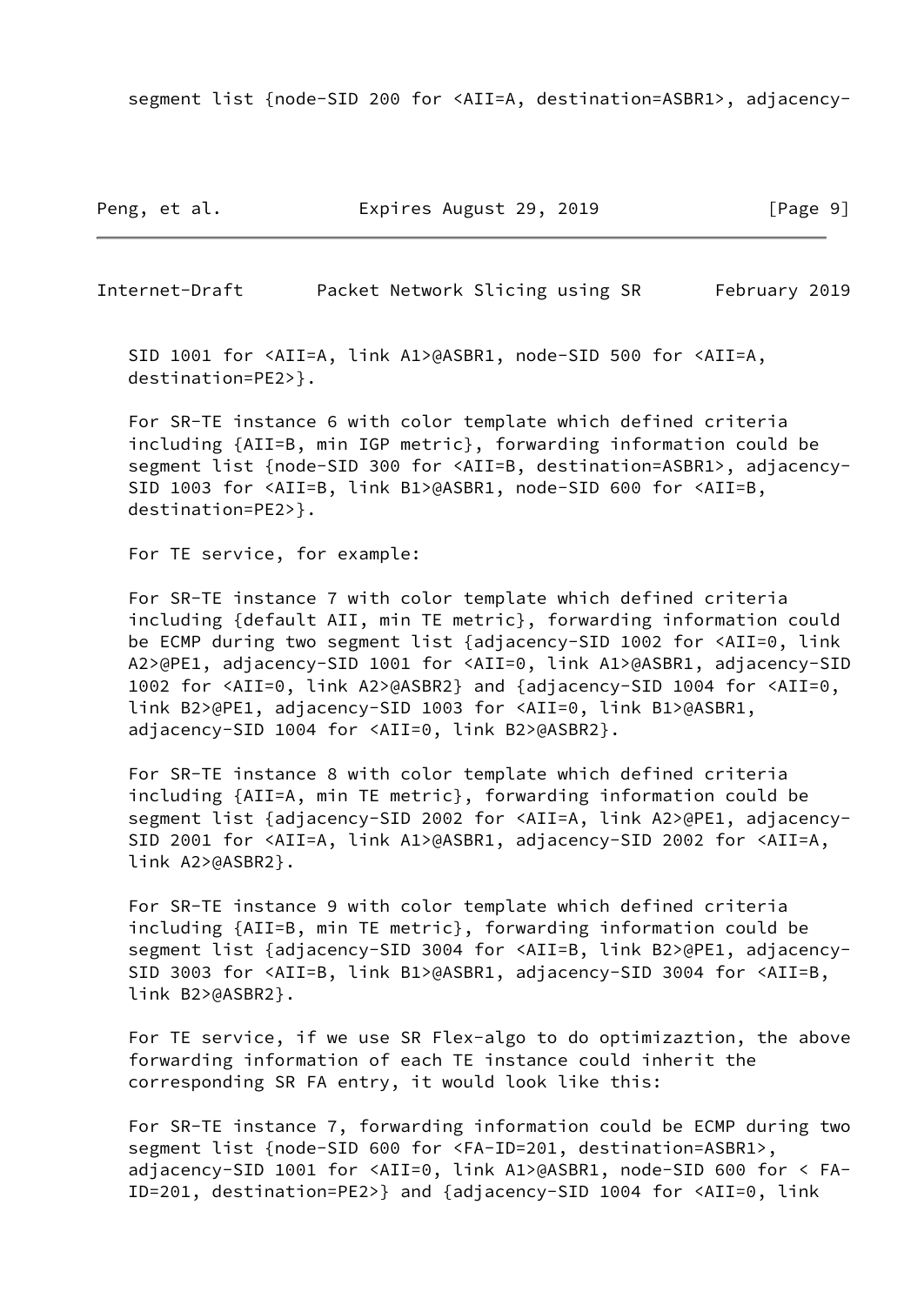B2>@PE1, adjacency-SID 1003 for <AII=0, link B1>@ASBR1, adjacency-SID 1004 for <AII=0, link B2>@ASBR2}.

 For SR-TE instance 8 with color template which defined criteria including {AII=A, min TE metric}, forwarding information could be segment list {node-SID 700 for <FA-ID=202, destination=ASBR1>, adjacency-SID 2001 for <AII=A, link A1>@ASBR1, node-SID 700 for <FA- ID=202, destination=PE2>}.

| Peng, et al. | Expires August 29, 2019 | [Page 10] |
|--------------|-------------------------|-----------|
|--------------|-------------------------|-----------|

<span id="page-11-1"></span>Internet-Draft Packet Network Slicing using SR February 2019

 For SR-TE instance 9 with color template which defined criteria including {AII=B, min TE metric}, forwarding information could be segment list {node-SID 800 for <FA-ID=203, destination=ASBR1>, adjacency-SID 3003 for <AII=B, link B1>@ASBR1, node-SID 800 for <FA- ID=203, destination=PE2>}.

<span id="page-11-0"></span>[6.3](#page-11-0). inter-domain network slicing via BGP-LU

 In some deployments, operators adopt BGP-LU to build inter-domain MPLS LSP, overlay service will be directly over BGP-LU LSP. If overlay service has TE requirements that defined by a color, that means that BGP-LU LSP needs to have a sense of color too, i.e., BGP- LU label could be allocated per color. BGP-LU LSP generated for specific color will be over intra-domain SR-TE or SR Best-effort path generated for that color again.

 In figure 1, PE2 can allocate and advertise six labels for its loopback plus color 1, 2, 3, 4, 5, 6 respectively. Suppose color 1 defines {default AII, min IGP metric}, color 2 defines {AII=A, min IGP metric}, color 3 defines {AII=B, min IGP metric}, and color 4 defines {default AII, min TE metric}, color 5 defines {AII=A, min TE metric}, color 6 defines {AII=B, min TE metric}. PE2 will advertise these labels to ASBR2 and ASBR2 then continues to allocate six labels each for prefix PE2 plus different color. Other nodes will have the same operation. Ultimately PE1 will maintain six BGP-LU LSP.

 For example, the BGP-LU LSP for color 1 will be over SR best-effort FIB entry node-SID 100 for <AII=0, destination=ASBR1> to pass through AS1, over adjacency-SID 1001 for <AII=0, link A1>@ASBR1 to pass inter-AS, over SR best-effort FIB entry node-SID 400 for <AII=0, destination=PE2> to pass through AS2.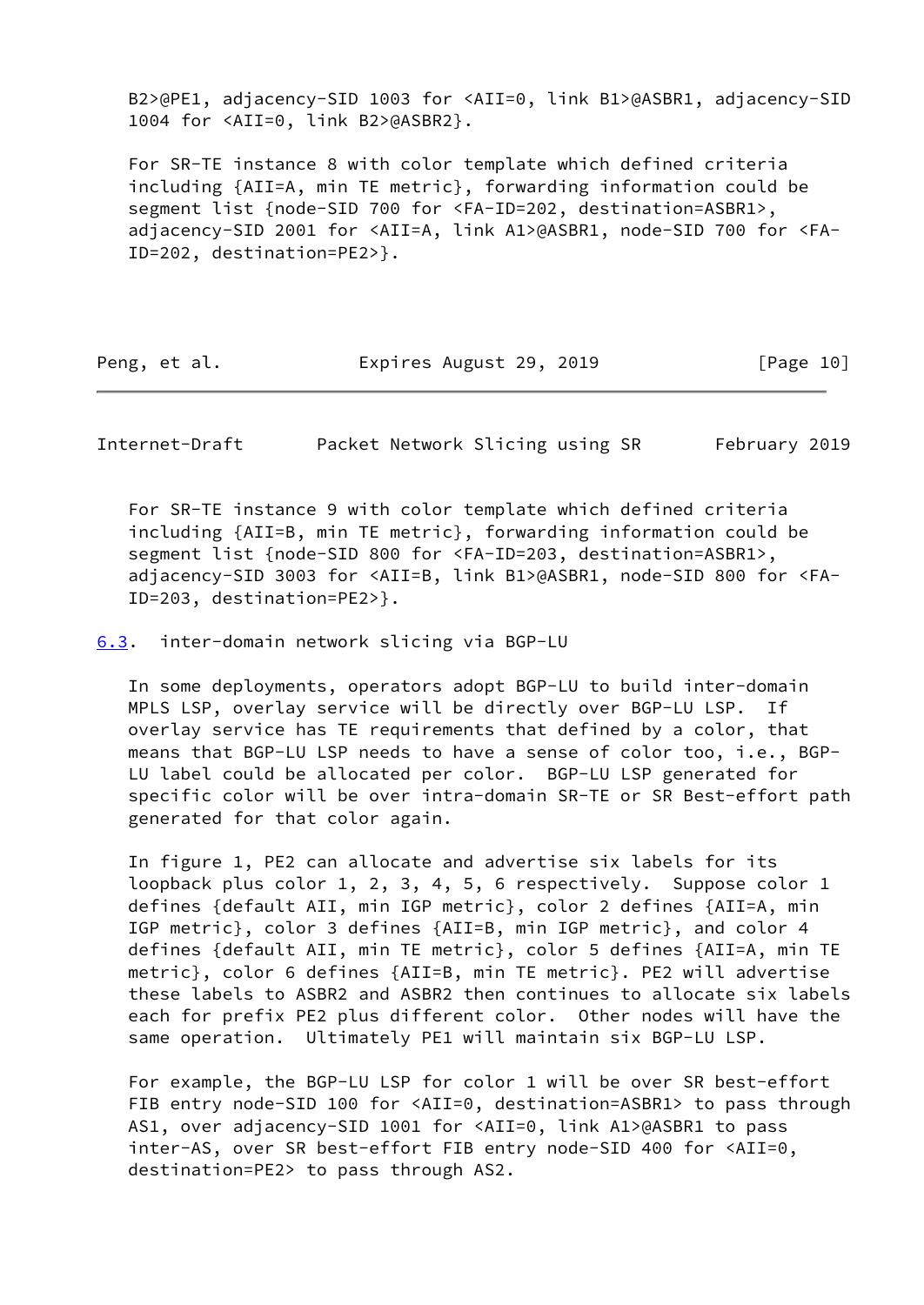For example, The BGP-LU LSP for color 4 will over SR-TE instance 1 (see [section 6.1](#page-8-0)), or SR best-effort FIB entry node-SID 600 for <FA- ID=201, destination=ASBR1> (see [section 6.1](#page-8-0)) to pass through 6AS1, over adjacency-SID 1001 for <AII=0, link A1>@ASBR1 to pass inter-AS, over SR-TE instance 1' or corresponding SR FA entry to pass through AS2.

<span id="page-12-0"></span>[7](#page-12-0). Implementation suggestions

 As a node often contains control plane and forwarding plane, a suggestion is that only default AII specific FTN entry need be installed on forwarding plane, so that there are not any modification and upgrade requirement for hardware and existing MPLS forwarding mechanism. FTN entry for non-default AII instance will only be maintained on the control plane and be used for overlay service iteration according to next-hop plus color (color will give AII

| Peng, et al. | Expires August 29, 2019 | [Page 11] |
|--------------|-------------------------|-----------|
|--------------|-------------------------|-----------|

<span id="page-12-2"></span>Internet-Draft Packet Network Slicing using SR February 2019

 information and mapping FA-ID information). Note ILM entry for all AII need be installed on forwarding plane.

The same suggestion is also appropriate for SR Flex-algo.

<span id="page-12-1"></span>[8](#page-12-1). IANA Considerations

TBD.

<span id="page-12-3"></span>[9](#page-12-3). Security Considerations

TBD.

<span id="page-12-4"></span>[10.](#page-12-4) Acknowledgements

TBD.

<span id="page-12-5"></span>[11.](#page-12-5) Normative references

 [I-D.ietf-isis-l2bundles] Ginsberg, L., Bashandy, A., Filsfils, C., Nanduri, M., and E. Aries, "Advertising L2 Bundle Member Link Attributes in IS-IS", [draft-ietf-isis-l2bundles-07](https://datatracker.ietf.org/doc/pdf/draft-ietf-isis-l2bundles-07) (work in progress), May 2017.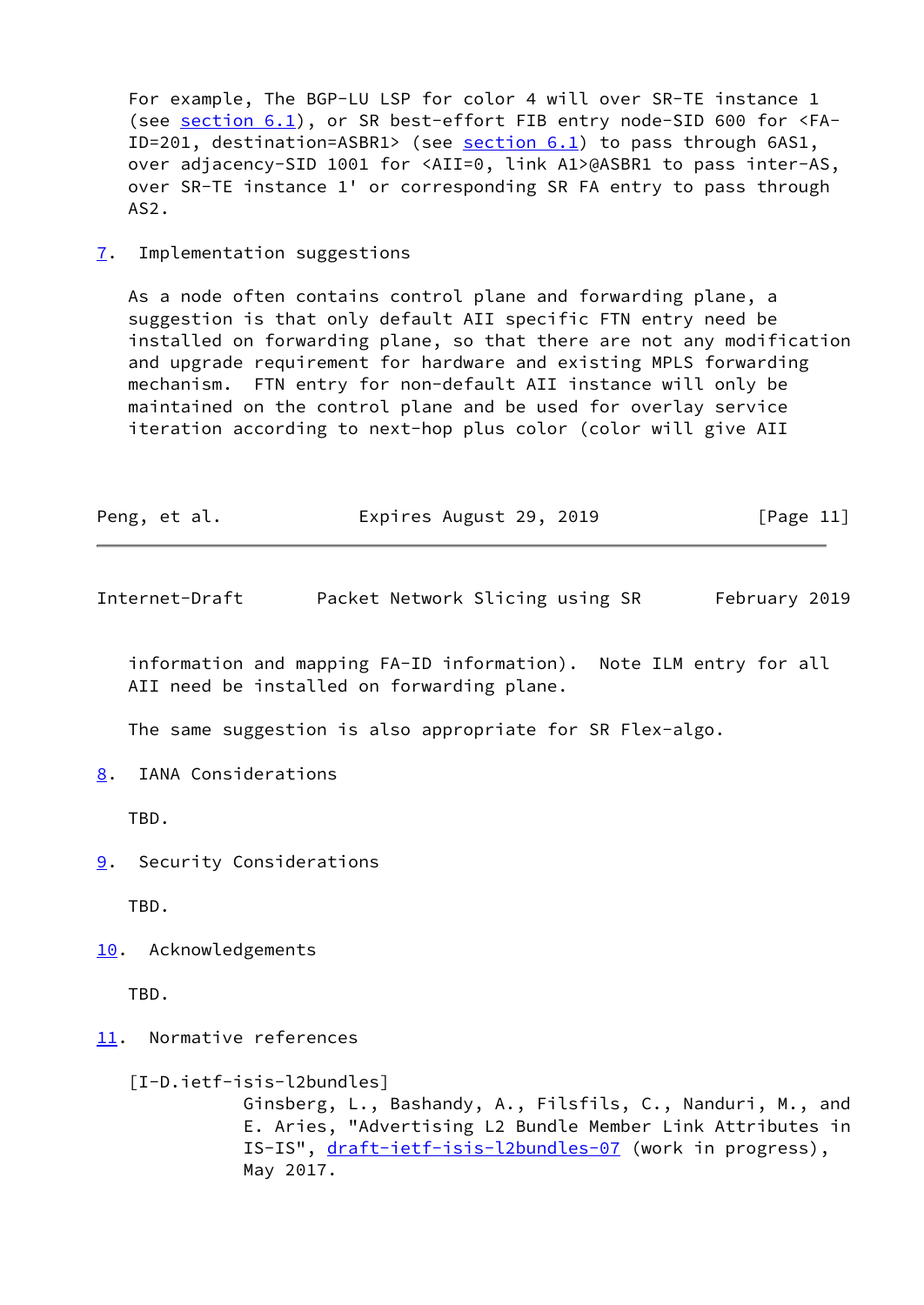[I-D.ietf-lsr-flex-algo]

 Psenak, P., Hegde, S., Filsfils, C., Talaulikar, K., and A. Gulko, "IGP Flexible Algorithm", [draft-ietf-lsr-flex](https://datatracker.ietf.org/doc/pdf/draft-ietf-lsr-flex-algo-01) [algo-01](https://datatracker.ietf.org/doc/pdf/draft-ietf-lsr-flex-algo-01) (work in progress), November 2018.

<span id="page-13-2"></span>[I-D.ietf-spring-segment-routing-policy]

 Filsfils, C., Sivabalan, S., daniel.voyer@bell.ca, d., bogdanov@google.com, b., and P. Mattes, "Segment Routing Policy Architecture", [draft-ietf-spring-segment-routing](https://datatracker.ietf.org/doc/pdf/draft-ietf-spring-segment-routing-policy-02) [policy-02](https://datatracker.ietf.org/doc/pdf/draft-ietf-spring-segment-routing-policy-02) (work in progress), October 2018.

<span id="page-13-1"></span>[I-D.ietf-teas-enhanced-vpn]

 Dong, J., Bryant, S., Li, Z., Miyasaka, T., and Y. Lee, "A Framework for Enhanced Virtual Private Networks (VPN+) Service", [draft-ietf-teas-enhanced-vpn-01](https://datatracker.ietf.org/doc/pdf/draft-ietf-teas-enhanced-vpn-01) (work in progress), February 2019.

 [RFC2119] Bradner, S., "Key words for use in RFCs to Indicate Requirement Levels", [BCP 14](https://datatracker.ietf.org/doc/pdf/bcp14), [RFC 2119](https://datatracker.ietf.org/doc/pdf/rfc2119), DOI 10.17487/RFC2119, March 1997, <[https://www.rfc-editor.org/info/rfc2119>](https://www.rfc-editor.org/info/rfc2119).

| Peng, et al. | Expires August 29, 2019 | [Page 12] |
|--------------|-------------------------|-----------|
|--------------|-------------------------|-----------|

- <span id="page-13-0"></span>Internet-Draft Packet Network Slicing using SR February 2019
	- [RFC3630] Katz, D., Kompella, K., and D. Yeung, "Traffic Engineering (TE) Extensions to OSPF Version 2", [RFC 3630,](https://datatracker.ietf.org/doc/pdf/rfc3630) DOI 10.17487/RFC3630, September 2003, <[https://www.rfc-editor.org/info/rfc3630>](https://www.rfc-editor.org/info/rfc3630).
	- [RFC4915] Psenak, P., Mirtorabi, S., Roy, A., Nguyen, L., and P. Pillay-Esnault, "Multi-Topology (MT) Routing in OSPF", [RFC 4915,](https://datatracker.ietf.org/doc/pdf/rfc4915) DOI 10.17487/RFC4915, June 2007, <[https://www.rfc-editor.org/info/rfc4915>](https://www.rfc-editor.org/info/rfc4915).
	- [RFC5120] Przygienda, T., Shen, N., and N. Sheth, "M-ISIS: Multi Topology (MT) Routing in Intermediate System to Intermediate Systems (IS-ISs)", [RFC 5120,](https://datatracker.ietf.org/doc/pdf/rfc5120) DOI 10.17487/RFC5120, February 2008, <[https://www.rfc-editor.org/info/rfc5120>](https://www.rfc-editor.org/info/rfc5120).
	- [RFC5305] Li, T. and H. Smit, "IS-IS Extensions for Traffic Engineering", [RFC 5305](https://datatracker.ietf.org/doc/pdf/rfc5305), DOI 10.17487/RFC5305, October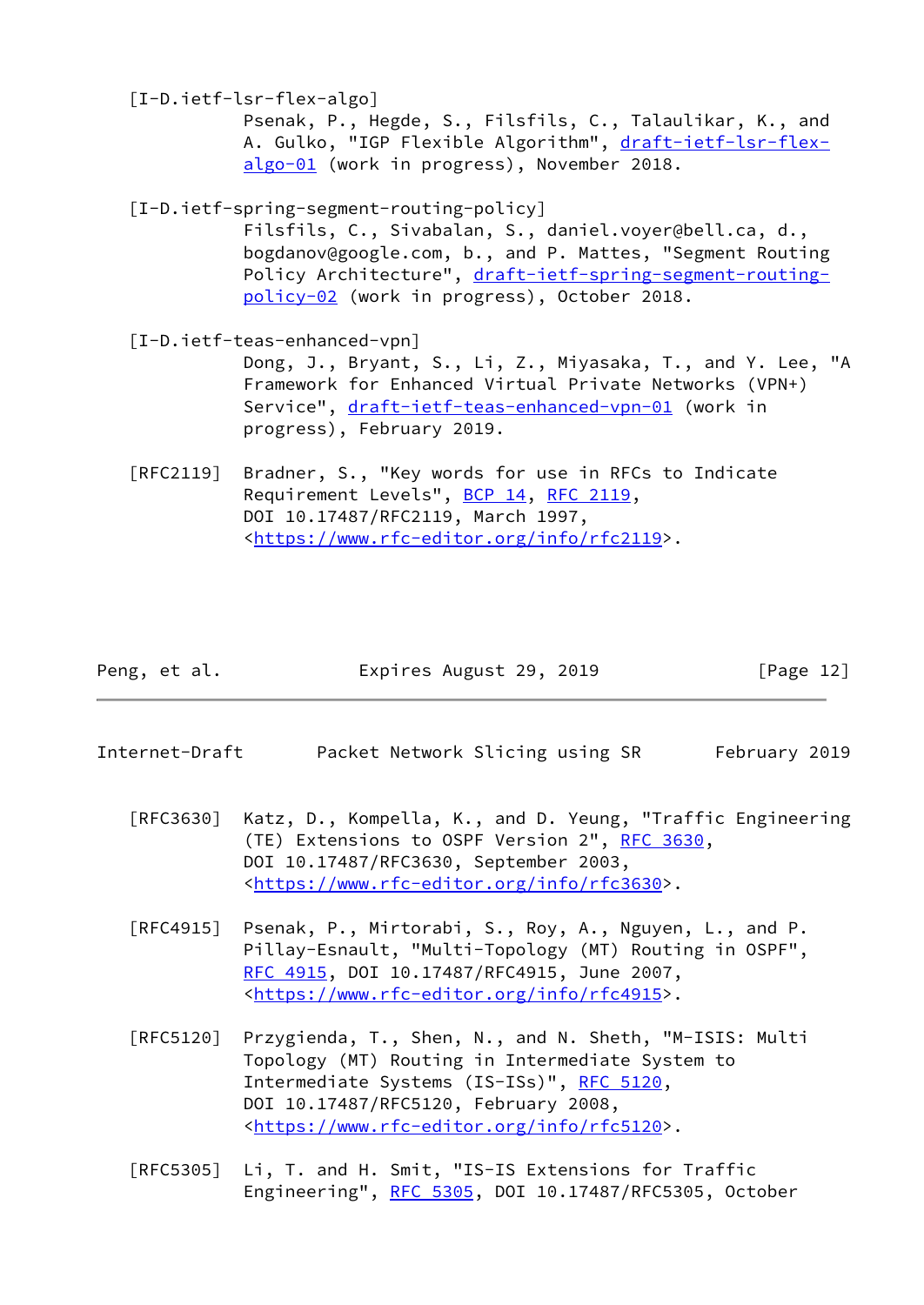2008, [<https://www.rfc-editor.org/info/rfc5305](https://www.rfc-editor.org/info/rfc5305)>.

- [RFC5329] Ishiguro, K., Manral, V., Davey, A., and A. Lindem, Ed., "Traffic Engineering Extensions to OSPF Version 3", [RFC 5329,](https://datatracker.ietf.org/doc/pdf/rfc5329) DOI 10.17487/RFC5329, September 2008, <[https://www.rfc-editor.org/info/rfc5329>](https://www.rfc-editor.org/info/rfc5329).
- [RFC5340] Coltun, R., Ferguson, D., Moy, J., and A. Lindem, "OSPF for IPv6", [RFC 5340](https://datatracker.ietf.org/doc/pdf/rfc5340), DOI 10.17487/RFC5340, July 2008, <[https://www.rfc-editor.org/info/rfc5340>](https://www.rfc-editor.org/info/rfc5340).
- [RFC7308] Osborne, E., "Extended Administrative Groups in MPLS Traffic Engineering (MPLS-TE)", [RFC 7308,](https://datatracker.ietf.org/doc/pdf/rfc7308) DOI 10.17487/RFC7308, July 2014, <[https://www.rfc-editor.org/info/rfc7308>](https://www.rfc-editor.org/info/rfc7308).

Authors' Addresses

 Shaofu Peng ZTE Corporation

Email: peng.shaofu@zte.com.cn

 Ran Chen ZTE Corporation

Email: chen.ran@zte.com.cn

| Expires August 29, 2019<br>Peng, et al. | [Page 13] |
|-----------------------------------------|-----------|
|-----------------------------------------|-----------|

| Internet-Draft |  | Packet Network Slicing using SR | February 2019 |
|----------------|--|---------------------------------|---------------|
|----------------|--|---------------------------------|---------------|

 Gregory Mirsky ZTE Corporation

Email: gregimirsky@gmail.com